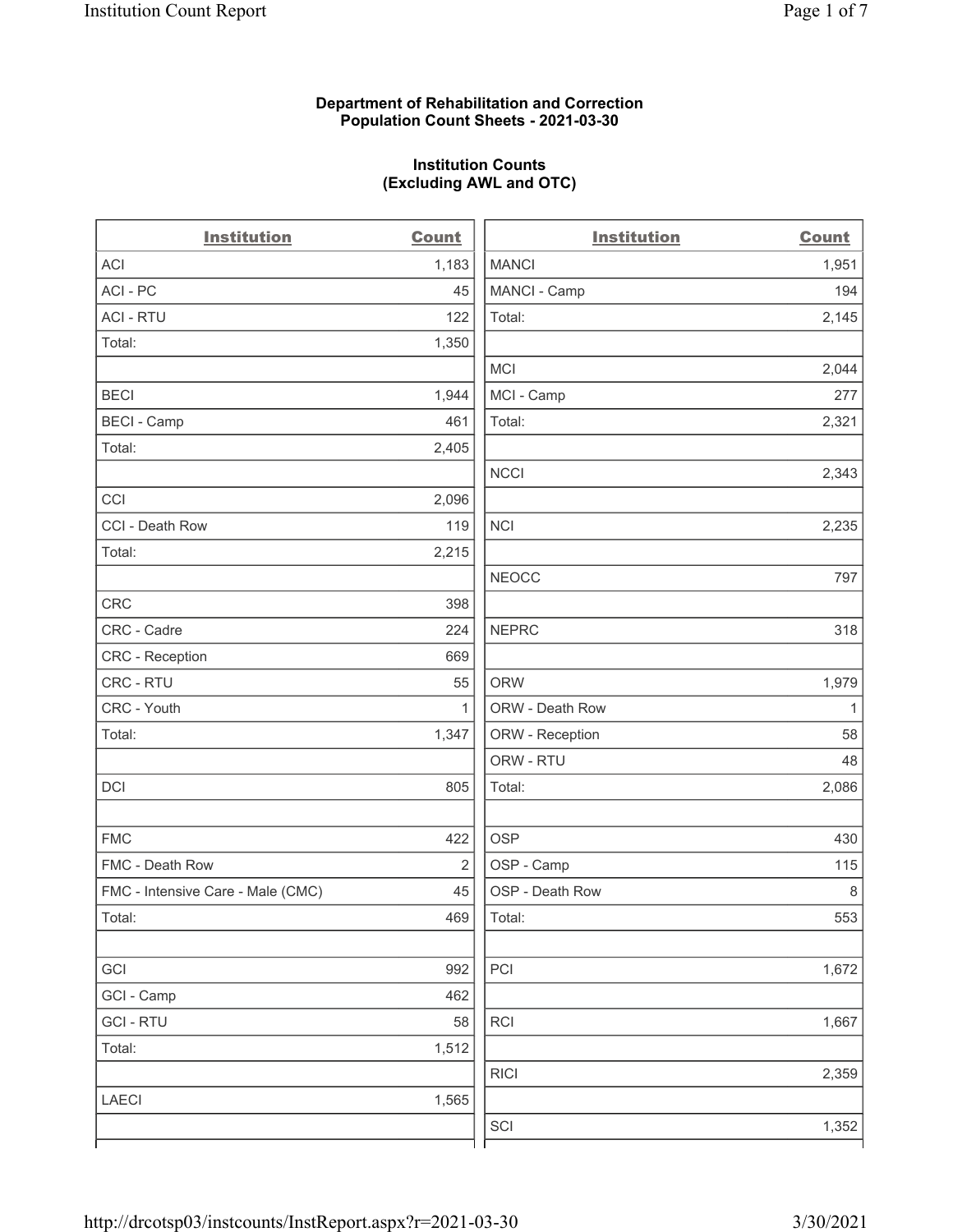|                          |       | <b>Total Population:</b> | 43,040 |
|--------------------------|-------|--------------------------|--------|
|                          |       |                          |        |
|                          |       | Total:                   | 1,193  |
|                          |       | <b>WCI - RTU</b>         | 28     |
| Total:                   | 2,068 | <b>WCI</b>               | 1,165  |
| MACI - Minimum           | 1,148 |                          |        |
| <b>MACI</b>              | 920   | Total:                   | 770    |
|                          |       | <b>TOCI - PC</b>         | 134    |
| Total:                   | 1,046 | <b>TOCI</b>              | 636    |
| <b>LORCI - Reception</b> | 42    |                          |        |
| LORCI - Cadre            | 221   | Total:                   | 1,271  |
| LORCI                    | 783   | TCI - Camp               | 326    |
|                          |       | <b>TCI</b>               | 945    |
| LOCI                     | 2,018 |                          |        |
|                          |       | Total:                   | 1,158  |
| Total:                   | 2,000 | SOCF - RTU               | 2      |
| <b>LECI - Camp</b>       | 166   | <b>SOCF</b>              | 1,156  |
| <b>LECI</b>              | 1,834 |                          |        |

\* The Total Population includes 30 Offenders with Reason Codes 30 & 31. \*\* The Total Population includes 33 Offenders with Reason Code 0A.

# Male Population by Security Level (Include AWL and Exclude OTC)

| <b>Security Level</b>  |                   | <b>Body</b> | <b>AWL</b> | $(-OTC)$ | <b>Total</b> |
|------------------------|-------------------|-------------|------------|----------|--------------|
| <b>Total Level E</b>   |                   | 929         | 6          | 4        | 931          |
| Total Level 4          |                   | 1,251       | 6          | 5        | 1,252        |
| Total Level 3          |                   | 9,271       | 86         | 76       | 9,281        |
| Total Level 2          |                   | 14,696      | 116        | 91       | 14,721       |
| Total Level 1          |                   | 13,476      | 80         | 49       | 13,507       |
| <b>Total Death Row</b> |                   | 133         |            | $\Omega$ | 134          |
|                        | <b>Total Male</b> | 39,756      | 295        | 225      | 39,826       |

#### Female Population by Institution (Include AWL and Exclude OTC)

| <b>Institution</b> | <b>Body</b> | <b>AWL</b> | $(-OTC)$ | <b>Total</b> |
|--------------------|-------------|------------|----------|--------------|
| <b>DCI</b>         | 804         | 6          | 5        | 805          |
| <b>FMC</b>         | 6           |            |          | 6            |
| <b>NEPRC</b>       | 318         |            |          | 318          |
| <b>ORW</b>         | 1,979       | 23         | 11       | 1,991        |
| ORW - Death Row    |             |            |          |              |
|                    |             |            |          |              |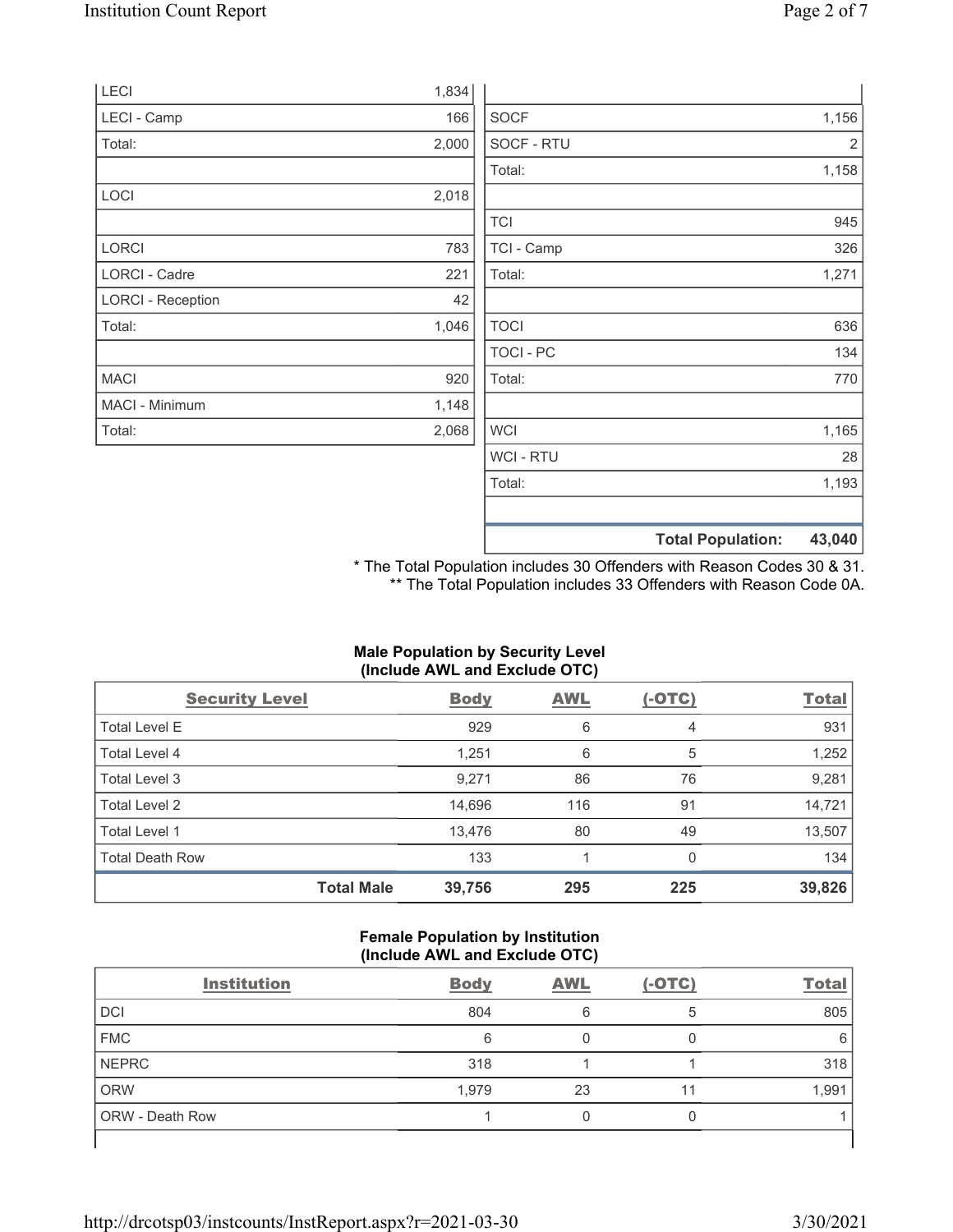| <b>ORW</b> - Reception |                          | 58     |     |     | 58 l   |
|------------------------|--------------------------|--------|-----|-----|--------|
| ORW - RTU              |                          | 48     |     |     | 48     |
|                        | <b>Total Female</b>      | 3.214  | 30  | 17  | 3,227  |
|                        |                          |        |     |     |        |
|                        | <b>Total Population:</b> | 42.970 | 325 | 242 | 43,053 |

### Male Population by Institution: Security Level 5 and E (Include AWL and Exclude OTC)

| <b>Institution</b> |                      | <b>Body</b>    | <b>AWL</b>          | $(-OTC)$         | <b>Total</b>   |
|--------------------|----------------------|----------------|---------------------|------------------|----------------|
| CRC - RTU          |                      | 6              | $\mathbf 0$         | $\boldsymbol{0}$ | $6\,$          |
| <b>FMC</b>         |                      |                | $\mathbf 0$         | $\boldsymbol{0}$ | 1              |
| LECI               |                      | 25             | $\mathbf 0$         | 0                | 25             |
| LORCI              |                      |                | $\mathsf 0$         | 0                | 1              |
| LORCI - Cadre      |                      |                | $\mathbf 0$         | $\boldsymbol{0}$ | $\mathbf{1}$   |
| <b>MACI</b>        |                      | 22             | $\mathsf 0$         | 0                | 22             |
| <b>MANCI</b>       |                      | 23             | $\mathbf 0$         | $\boldsymbol{0}$ | 23             |
| <b>NEOCC</b>       |                      | $\,8\,$        | $\mathsf{O}\xspace$ | $\boldsymbol{0}$ | $\,8\,$        |
| <b>OSP</b>         |                      | 182            | 1                   | 1                | 182            |
| <b>RCI</b>         |                      | 18             | $\mathsf{O}\xspace$ | $\mathbf 0$      | 18             |
| <b>SOCF</b>        |                      | 527            | $\overline{4}$      | $\,$ 3 $\,$      | 528            |
| <b>TCI</b>         |                      | $\overline{4}$ | $\mathsf{O}\xspace$ | 0                | $\overline{4}$ |
| <b>TOCI</b>        |                      | 103            | $\mathsf{O}\xspace$ | $\mathbf 0$      | 103            |
| <b>TOCI - PC</b>   |                      | $\sqrt{3}$     | $\mathbf 0$         | 0                | $\sqrt{3}$     |
| <b>WCI</b>         |                      | 1              | 1                   | $\mathsf 0$      | $\sqrt{2}$     |
| <b>WCI-RTU</b>     |                      | 4              | $\mathbf 0$         | $\mathbf 0$      | $\overline{4}$ |
|                    | <b>Total Level 5</b> | 929            | $6\phantom{1}6$     | 4                | 931            |

# Male Population by Institution: Security Level 4 (Include AWL and Exclude OTC)

| <b>Institution</b>                | <b>Body</b> | <b>AWL</b> | $(-OTC)$ | <b>Total</b> |
|-----------------------------------|-------------|------------|----------|--------------|
| ACI                               | 6           |            | O        | 6            |
| CRC                               |             |            |          |              |
| CRC - Reception                   | 3           |            | O        | З            |
| CRC - RTU                         | 12          |            |          | 12           |
| <b>FMC</b>                        |             |            | U        |              |
| FMC - Intensive Care - Male (CMC) |             |            |          |              |
| <b>LORCI</b>                      | 3           |            | U        |              |
| <b>MACI</b>                       | 16          |            |          | 16           |
| <b>OSP</b>                        | 204         |            |          | 204          |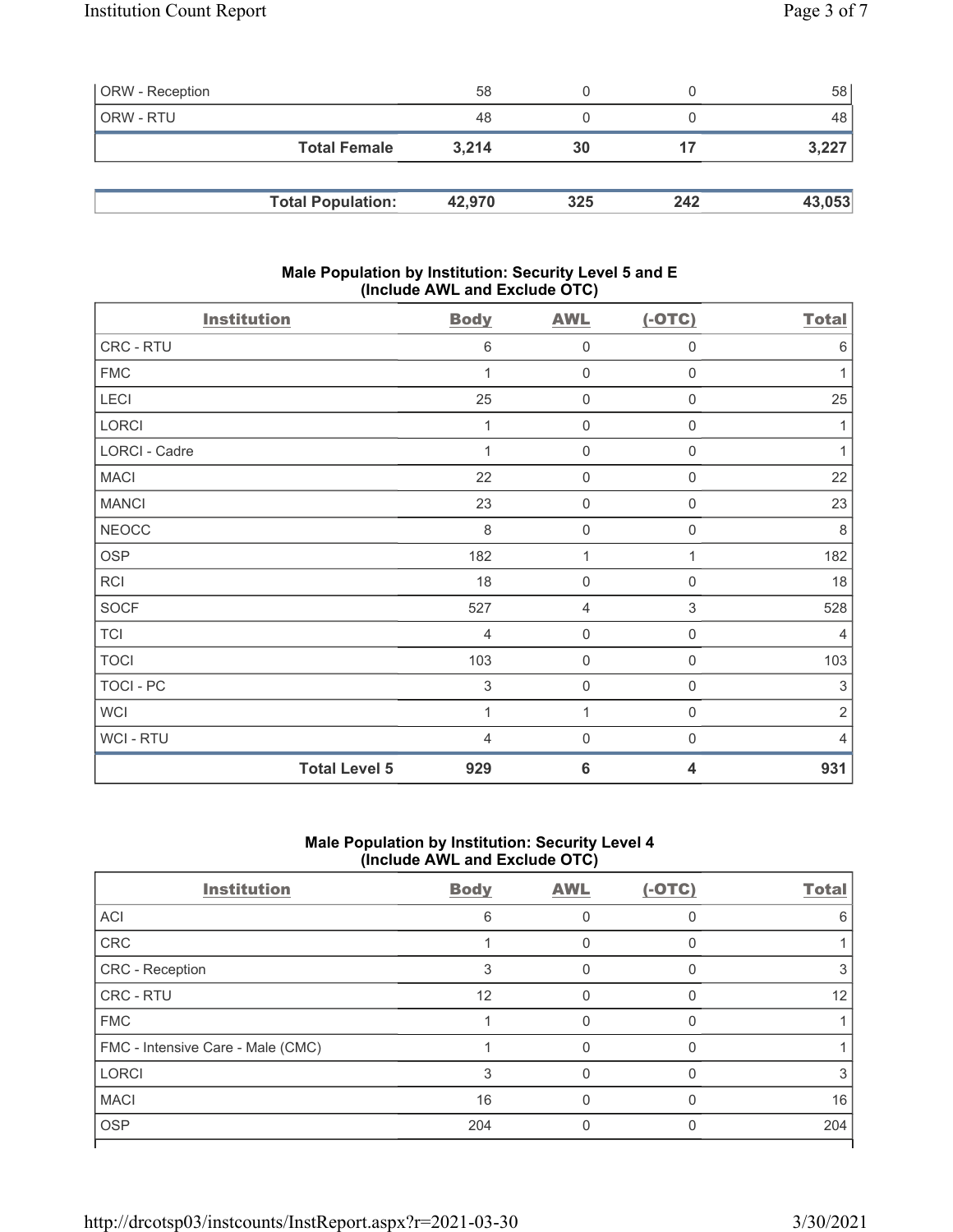| SOCF        | 498                           |  | 498          |
|-------------|-------------------------------|--|--------------|
| SOCF - RTU  |                               |  |              |
| <b>TOCI</b> | 482                           |  | 483          |
| TOCI - PC   | 15                            |  | 15           |
| <b>WCI</b>  |                               |  |              |
| WCI-RTU     |                               |  | <sub>5</sub> |
|             | <b>Total Level 4</b><br>1,251 |  | 1,252        |

#### Male Population by Institution: Security Level 3 (Include AWL and Exclude OTC)

| <b>Institution</b>                | <b>Body</b>               | <b>AWL</b>          | $(-OTC)$            | <b>Total</b>              |
|-----------------------------------|---------------------------|---------------------|---------------------|---------------------------|
| ACI                               | 11                        | $\mathsf{O}\xspace$ | $\mathsf{O}\xspace$ | 11                        |
| ACI-PC                            | $\overline{7}$            | $\mathsf{O}\xspace$ | $\mathsf{O}\xspace$ | $\boldsymbol{7}$          |
| <b>ACI - RTU</b>                  | $\sqrt{3}$                | $\mathbf 0$         | $\mathsf 0$         | $\ensuremath{\mathsf{3}}$ |
| <b>BECI</b>                       | $\mathbf{1}$              | $\mathbf 0$         | $\mathsf{O}\xspace$ | $\mathbf{1}$              |
| CCI                               | 32                        | $\mathbf 0$         | $\mathsf 0$         | 32                        |
| CRC                               | 270                       | $\,8\,$             | 8                   | 270                       |
| CRC - Cadre                       | 6                         | $\mathbf 0$         | $\mathsf 0$         | 6                         |
| CRC - Reception                   | 583                       | 12                  | 10                  | 585                       |
| CRC - RTU                         | 36                        | $\mathsf{O}\xspace$ | $\mathsf 0$         | 36                        |
| <b>FMC</b>                        | $\ensuremath{\mathsf{3}}$ | $\mathbf 0$         | $\mathsf 0$         | $\ensuremath{\mathsf{3}}$ |
| FMC - Intensive Care - Male (CMC) | $\mathbf{1}$              | $\mathsf{O}\xspace$ | $\mathsf{O}\xspace$ | $\mathbf{1}$              |
| <b>GCI</b>                        | 5                         | $\mathbf 0$         | $\mathsf{O}\xspace$ | $\sqrt{5}$                |
| LAECI                             | 29                        | $\mathbf{1}$        | $\mathbf{1}$        | 29                        |
| LECI                              | 1,243                     | $\sqrt{2}$          | $\overline{2}$      | 1,243                     |
| LOCI                              | 13                        | $\mathsf{O}\xspace$ | $\mathsf{O}\xspace$ | 13                        |
| LORCI                             | 380                       | 26                  | 25                  | 381                       |
| <b>LORCI - Cadre</b>              | 83                        | $\mathsf 0$         | $\mathsf{O}\xspace$ | 83                        |
| <b>LORCI - Reception</b>          | 27                        | $\mathbf{1}$        | $\mathbf{1}$        | 27                        |
| <b>MACI</b>                       | 734                       | $\overline{7}$      | $\sqrt{5}$          | 736                       |
| <b>MANCI</b>                      | 1,549                     | 13                  | 11                  | 1,551                     |
| <b>MCI</b>                        | 22                        | $\mathbf{1}$        | $\mathbf{1}$        | 22                        |
| <b>NCCI</b>                       | 56                        | $\mathbf 0$         | $\mathsf{O}\xspace$ | 56                        |
| <b>NCI</b>                        | 36                        | $\mathsf 0$         | $\mathsf{O}\xspace$ | 36                        |
| <b>NEOCC</b>                      | 640                       | $\sqrt{2}$          | $\mathbf{1}$        | 641                       |
| <b>OSP</b>                        | 16                        | $\mathsf 0$         | $\mathsf{O}\xspace$ | 16                        |
| PCI                               | 33                        | $\mathbf{1}$        | $\mathbf{1}$        | 33                        |
| <b>RCI</b>                        | 1,386                     | $\mathbf 5$         | $\overline{4}$      | 1,387                     |
| <b>RICI</b>                       | 30                        | $\mathsf{O}\xspace$ | $\mathsf{O}\xspace$ | $30\,$                    |
| SCI                               | 39                        | $\mathsf{O}\xspace$ | $\mathsf{O}\xspace$ | 39                        |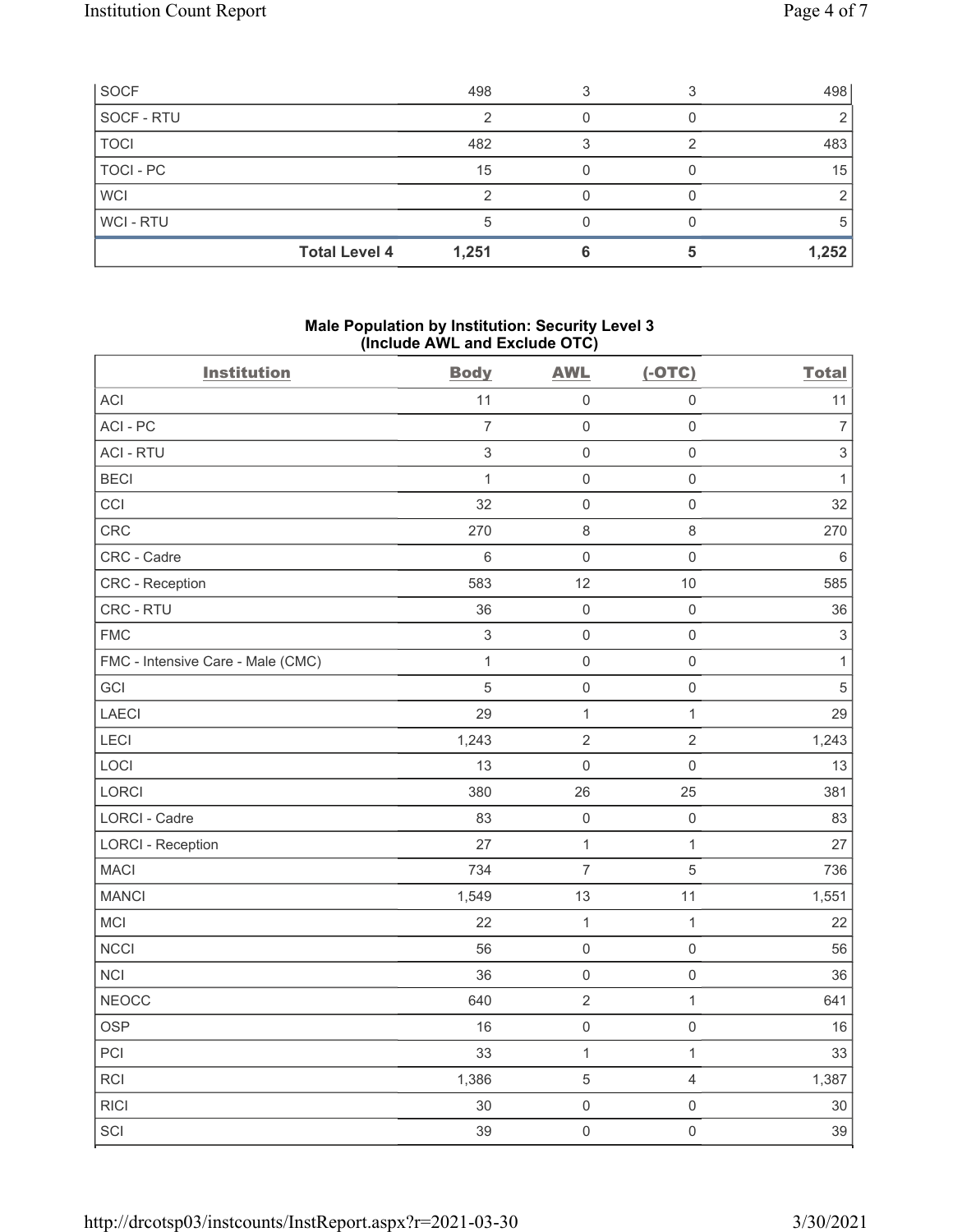| SOCF             |                      | 128   |    |    | 129   |
|------------------|----------------------|-------|----|----|-------|
| <b>TCI</b>       |                      | 763   | 3  |    | 763   |
| TCI - Camp       |                      |       |    |    |       |
| <b>TOCI</b>      |                      | 36    | 0  |    | 36    |
| <b>TOCI - PC</b> |                      | 61    |    |    | 61    |
| <b>WCI</b>       |                      | 994   | 3  |    | 994   |
| WCI - RTU        |                      | 14    |    |    | 14    |
|                  | <b>Total Level 3</b> | 9,271 | 86 | 76 | 9,281 |

## Male Population by Institution: Security Level 2 (Include AWL and Exclude OTC)

| <b>Institution</b>                | <b>Body</b>    | <b>AWL</b>                | $(-OTC)$                  | <b>Total</b>   |
|-----------------------------------|----------------|---------------------------|---------------------------|----------------|
| <b>ACI</b>                        | 651            | $\ensuremath{\mathsf{3}}$ | $\ensuremath{\mathsf{3}}$ | 651            |
| ACI-PC                            | 29             | $\mathsf 0$               | $\mathsf{O}\xspace$       | 29             |
| <b>ACI - RTU</b>                  | 91             | $\mathbf{1}$              | $\mathbf{1}$              | 91             |
| <b>BECI</b>                       | 1,204          | 10                        | $\,8\,$                   | 1,206          |
| CCI                               | 1,606          | 10                        | $\,8\,$                   | 1,608          |
| CRC                               | 40             | $\overline{4}$            | $\overline{4}$            | 40             |
| CRC - Cadre                       | 207            | $\mathsf 0$               | $\mathsf 0$               | 207            |
| CRC - Reception                   | 31             | $\mathbf 5$               | $\mathbf 5$               | 31             |
| CRC - RTU                         | $\mathbf{1}$   | $\mathsf{O}\xspace$       | $\mathsf 0$               | $\mathbf{1}$   |
| CRC - Youth                       | $\mathbf{1}$   | $\mathsf 0$               | $\mathsf{O}\xspace$       | $\mathbf{1}$   |
| DCI                               | $\mathbf{1}$   | $\mathsf 0$               | $\mathsf{O}\xspace$       | $\mathbf{1}$   |
| <b>FMC</b>                        | 16             | $\mathbf{1}$              | $\mathsf{O}\xspace$       | 17             |
| FMC - Intensive Care - Male (CMC) | 12             | $\mathsf 0$               | $\mathsf 0$               | 12             |
| GCI                               | 428            | $\sqrt{4}$                | $\sqrt{2}$                | 430            |
| GCI - Camp                        | $\overline{2}$ | $\mathsf 0$               | $\mathsf 0$               | $\overline{2}$ |
| <b>GCI-RTU</b>                    | 49             | $\mathbf 0$               | $\mathsf 0$               | 49             |
| LAECI                             | 866            | $\,6\,$                   | $\,6\,$                   | 866            |
| LECI                              | 563            | $\sqrt{4}$                | $\overline{4}$            | 563            |
| LOCI                              | 1,040          | $\sqrt{3}$                | $\mathbf{1}$              | 1,042          |
| LORCI                             | 176            | 12                        | 12                        | 176            |
| LORCI - Cadre                     | 110            | $\mathsf 0$               | $\mathsf{O}\xspace$       | 110            |
| <b>LORCI - Reception</b>          | $\,8\,$        | $\mathsf 0$               | $\mathsf 0$               | $\,8\,$        |
| <b>MACI</b>                       | 148            | $\mathsf{O}\xspace$       | $\mathsf 0$               | 148            |
| <b>MANCI</b>                      | 368            | $\mathbf 5$               | $\overline{4}$            | 369            |
| MCI                               | 1,340          | $\,6\,$                   | $\ensuremath{\mathsf{3}}$ | 1,343          |
| <b>NCCI</b>                       | 796            | $\overline{4}$            | $\overline{4}$            | 796            |
| <b>NCI</b>                        | 1,228          | $\,8\,$                   | $\sqrt{5}$                | 1,231          |
| <b>NEOCC</b>                      | 149            | $\overline{2}$            | $\mathbf{1}$              | 150            |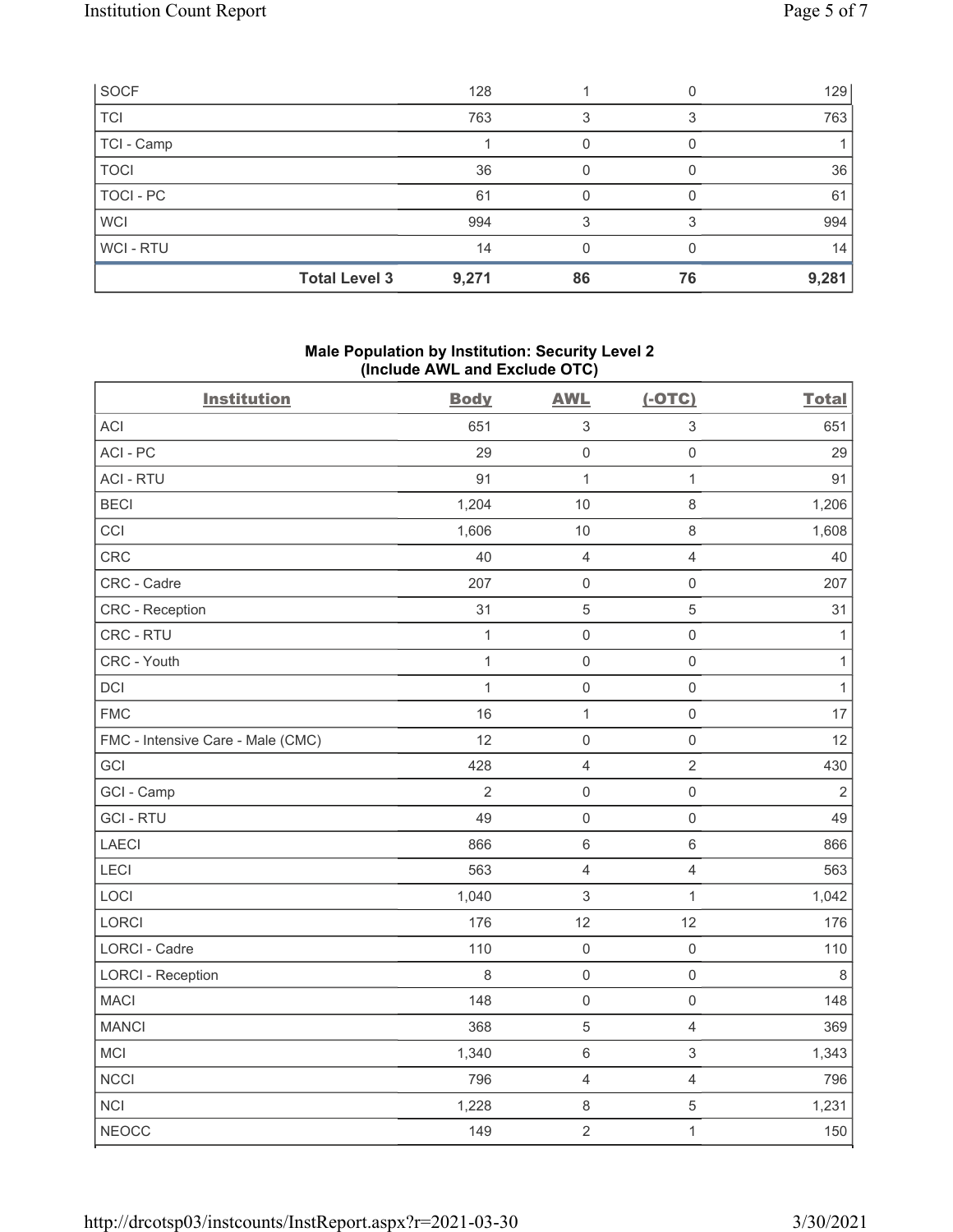|             | <b>Total Level 2</b> | 14,696 | 116      | 91           | 14,721 |
|-------------|----------------------|--------|----------|--------------|--------|
| WCI - RTU   |                      |        | 0        |              |        |
| <b>WCI</b>  |                      | 168    | $\Omega$ | $\Omega$     | 168    |
| TOCI - PC   |                      | 55     | 0        |              | 55     |
| <b>TOCI</b> |                      | 15     | 0        | <sup>0</sup> | 15     |
| <b>TCI</b>  |                      | 132    |          |              | 132    |
| SOCF        |                      | 3      | 0        |              | 3      |
| SCI         |                      | 849    | 5        | 3            | 851    |
| <b>RICI</b> |                      | 1,283  | 14       | 12           | 1,285  |
| <b>RCI</b>  |                      | 263    |          |              | 263    |
| PCI         |                      | 766    | 7        | 3            | 770    |

### Male Population by Institution: Security Level 1 (Include AWL and Exclude OTC)

| <b>Institution</b>                | <b>Body</b>      | <b>AWL</b>          | $(-OTC)$            | <b>Total</b>     |
|-----------------------------------|------------------|---------------------|---------------------|------------------|
| <b>ACI</b>                        | 515              | $\overline{2}$      | 1                   | 516              |
| ACI-PC                            | $\boldsymbol{9}$ | $\mathbf 0$         | $\mathsf 0$         | $\boldsymbol{9}$ |
| <b>ACI - RTU</b>                  | 28               | $\mathbf 0$         | $\mathsf 0$         | 28               |
| <b>BECI</b>                       | 738              | $\overline{4}$      | $\overline{2}$      | 740              |
| <b>BECI - Camp</b>                | 460              | $\mathsf{O}\xspace$ | $\mathsf 0$         | 460              |
| CCI                               | 457              | $\mathbf 1$         | $\mathsf 0$         | 458              |
| CRC                               | 29               | $\mathsf{O}\xspace$ | $\mathsf 0$         | 29               |
| CRC - Cadre                       | 11               | $\mathbf 0$         | $\mathbf 0$         | 11               |
| CRC - Reception                   | 47               | $\,6\,$             | $\overline{4}$      | 49               |
| <b>FMC</b>                        | 395              | 5                   | $\overline{2}$      | 398              |
| FMC - Intensive Care - Male (CMC) | 31               | $\mathbf 0$         | $\mathsf{O}\xspace$ | 31               |
| GCI                               | 559              | $\,6\,$             | $\overline{2}$      | 563              |
| GCI - Camp                        | 460              | $\mathsf{O}\xspace$ | $\mathsf 0$         | 460              |
| <b>GCI-RTU</b>                    | $\boldsymbol{9}$ | $\mathsf{O}\xspace$ | $\mathsf 0$         | $\boldsymbol{9}$ |
| <b>LAECI</b>                      | 669              | $\,8\,$             | $\overline{7}$      | 670              |
| LECI                              | 3                | $\overline{2}$      | $\mathbf{1}$        | $\overline{4}$   |
| LECI - Camp                       | 166              | $\mathsf{O}\xspace$ | $\mathbf 0$         | 166              |
| LOCI                              | 965              | $\overline{2}$      | $\mathbf{1}$        | 966              |
| <b>LORCI</b>                      | 223              | $\sqrt{3}$          | 3                   | 223              |
| <b>LORCI - Cadre</b>              | 27               | $\mathbf 0$         | $\mathsf 0$         | 27               |
| <b>LORCI - Reception</b>          | $\overline{7}$   | $\mathbf 0$         | $\mathbf 0$         | $\overline{7}$   |
| MACI - Minimum                    | 1,148            | 14                  | 11                  | 1,151            |
| <b>MANCI</b>                      | 11               | $\mathbf 0$         | $\mathsf 0$         | 11               |
| MANCI - Camp                      | 194              | $\mathsf{O}\xspace$ | $\mathsf 0$         | 194              |
| <b>MCI</b>                        | 682              | $\overline{2}$      | $\overline{2}$      | 682              |